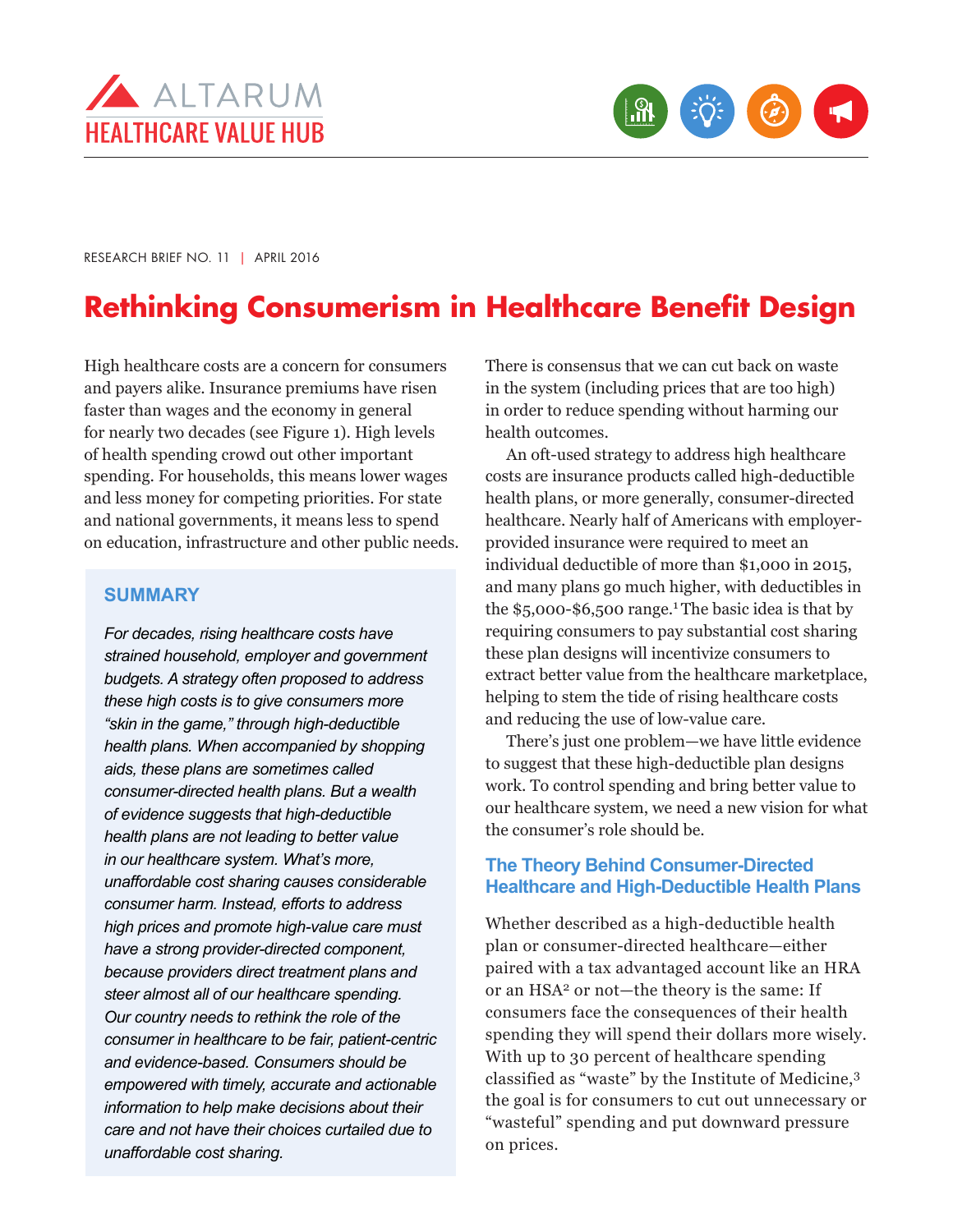### **Figure 1 Cumulative Increases in Health Insurance Premiums and Workers' Earnings, 1999-2015**



*Source: Kaiser/HRET Survey of Employer-Sponsored Health Benefits, 1999-2015. Bureau of Labor Statistics, Consumer Price Index, U.S. City Average of Annual Inflation (April to April), 1999-2015; Bureau of Labor Statistics, Seasonally Adjusted Data from the Current Employment Statistics Survey, 1999-2015 (April to April).*

### **These Plans May Save Money, but Not Because Enrollees Become Wise Shoppers**

High-deductible health plans have been associated with lower premiums (compared to plans featuring lower consumer cost sharing) leading some to suggest they work as intended. But much of these premium reductions can be attributed to factors that don't have to do with wiser spending by enrollees:

- Raising cost sharing, all other things being equal, will lower premiums because a smaller portion of medical spending is being paid by the health plan. In essence, some of the spending has been shifted to enrollees.
- In their early years, these plans attracted healthierthan-average participants.4 The lower-thanaverage-healthcare needs of these enrollees lead to lower premiums regardless of the cost-sharing benefit design.

• Enrollees do spend less when faced with higher cost sharing—the evidence is quite clear on this but they don't necessarily spend more wisely.

A 2013 RAND study found little evidence that consumers engage in more price shopping when faced with higher cost sharing.5 The findings also showed that participants in high-deductible plans use less of both low- and high-value services. Particularly concerning was the reduction in the use of free preventive services.<sup>6</sup> Another recent study leveraged a natural experiment that occurred at a large self-insured firm which required all of its employees to switch from an insurance plan that covered all health costs to a high-deductible plan.7 The study found that the company indeed saved money, but that *all* the savings were due to employees reducing their use of healthcare services—none of the savings were due to price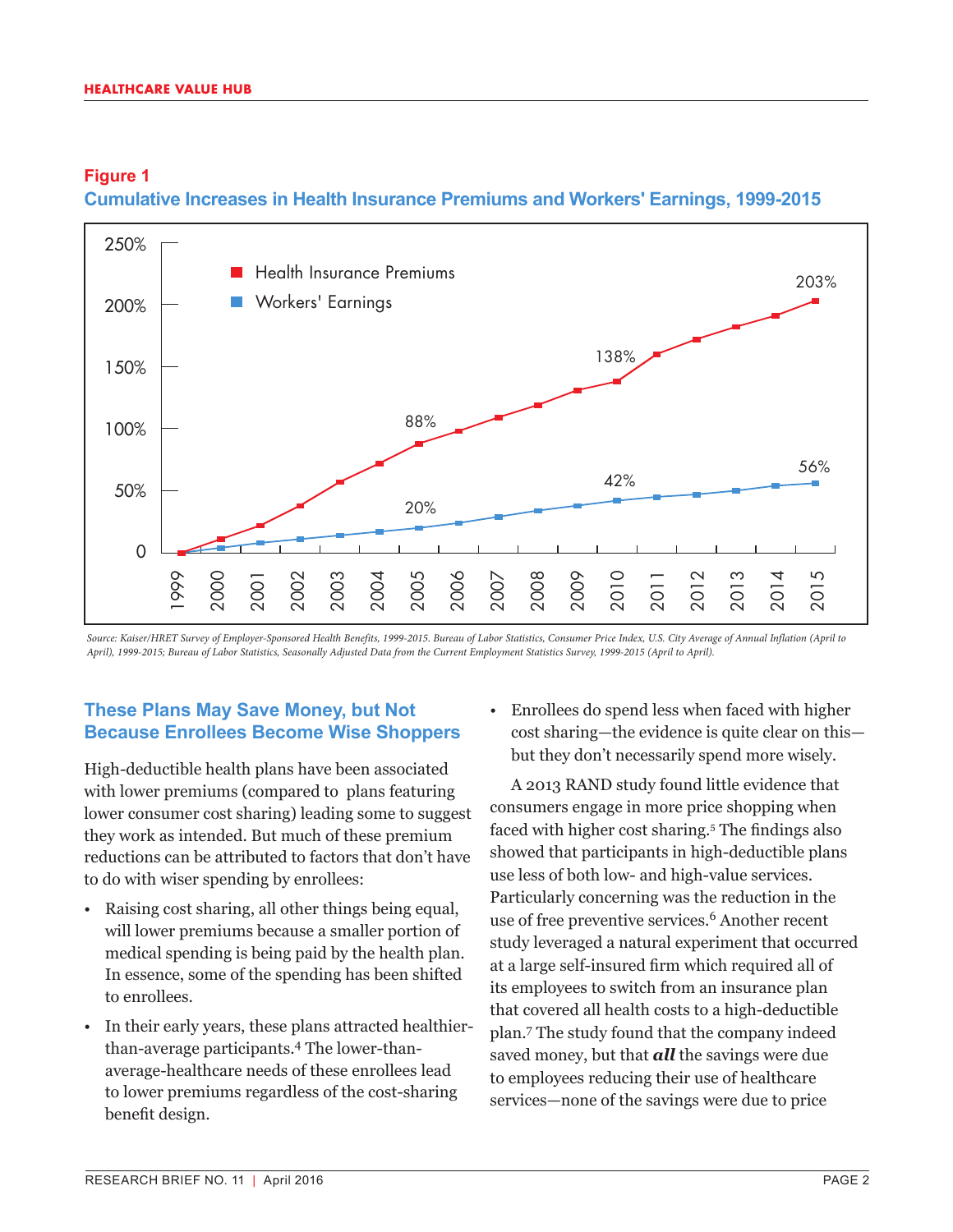shopping or quantity substitutions. As with earlier studies, both low- and high-value care were reduced. Moreover, the sickest workers were the most likely to reduce their use of care while still under the deductible—even though this group is most likely to reach their deductible by the end of the year and thus should have less incentive to curtail spending (in theory).

### **Why High-Deductible Plans Don't Address Health Care Spending Growth**

Several studies point to why consumers don't become wise shoppers when confronted by increased cost sharing: because it isn't easy and information is lacking for where to go for a good outcome. Consumers can't be expected to distinguish lowvalue from high-value care if evidence is not available. This is hard for almost all stakeholders in healthcare. There are several reasons:

- *• A surprising amount of care hasn't been labeled as high value or low value.* The Institute of Medicine estimates that more than half of the treatments delivered today are without clear evidence of effectiveness.8 And defining "value" is a complex task, fraught with judgments, such as "value to whom." The Choosing Wisely campaign is one of a few exceptions.<sup>9</sup>
- *• Prices are hidden.* Consumers rarely know the price of health services and providers are often unable to help consumers when they seek price information. A 2012 study found that only 26 percent of internal medicine residents knew how to find the costs of tests and treatments.<sup>10</sup> In another study, a mystery shopper contacted hospitals for the price of an MRI. The "patient" was transferred three to seven times and when finally put in contact with the correct person they often had to leave a message and wait five to seven days to get a realistic answer to what seems to be a straightforward question.<sup>11</sup> In addition, to date, consumer use of payer provided pricing tools has been very low.12 Once a price is found,

there is the additional hurdle of determining an enrollee's share of these prices. Out-of-pocket costs are dependent on the consumer's particular insurance policy design and whether the service will be delivered in- or out-of-network.

- *• Consumers have limited access to usable quality information.* The reasons range from the lack of comparative effectiveness research to the fact that we rarely provide usable quality information at the provider/service level. Given well-documented variation in quality, it is essential that consumers not shop on price alone.13 While consumers may be tempted to let price (if known), or even provider reputation, stand in as a substitute for quality, study after study shows that price is unrelated to quality.<sup>14</sup>
- *• Consumers don't view healthcare as a commodity.* Many consumers do not view doctors, hospitals and treatments as commodities and, as such, think price should not be a factor in making healthcare decisions. Instead, consumers believe healthcare decisions should be based on health need and what their providers recommend, rather than the price tag.<sup>15</sup>
- *• Shopping can't address all forms of waste.*  Given that waste in our system can take many forms—for example, prices that are too high and high administrative costs, we need to be careful not to lump in forms of waste can be readily detected or addressed while "shopping" (see Figure 2).

### **High-Deductible Health Plans are a Consumer Hardship**

In addition to the fact that high-deductible plans don't work as intended, the evidence shows far too much consumer harm from unaffordable cost sharing.

Myriad surveys have found that 30 percent of consumers struggle to afford the care they need.<sup>16</sup> And this is not just due being uninsured. The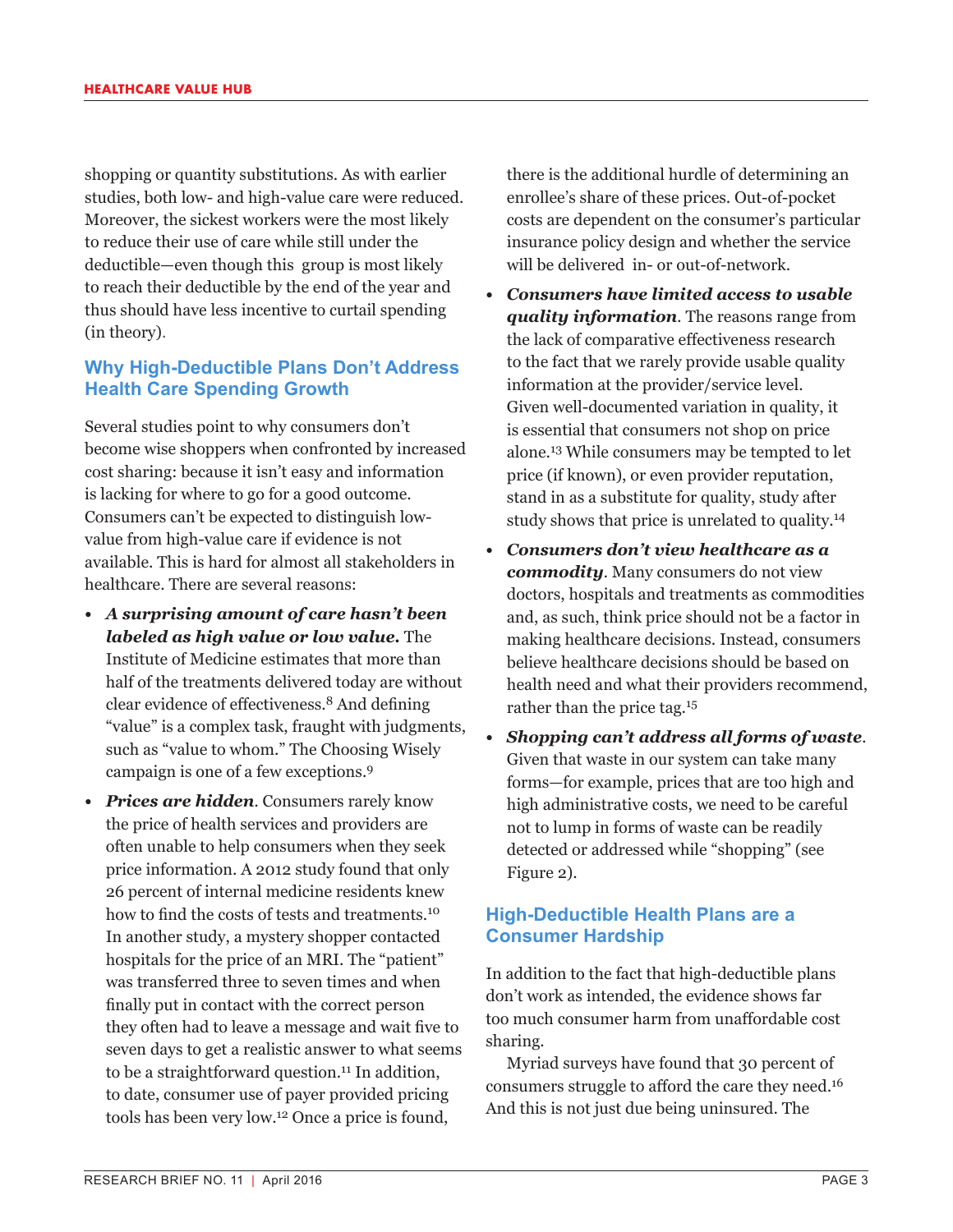### **Figure 2 Approximately 1 in 3 Healthcare Dollars is Waste: Can We Afford This?**



*Source: Health Care Value Hub, Adapted with data from the Institute of Medicine, The Healthcare Imperative: Lowering Costs and Improving Outcomes (2010).*

Commonwealth Fund has found that the share of working-age adults who had health insurance all year but were underinsured has been rising since 2003, hovering around 22 percent during the past several year.17 To be underinsured means to not have the financial resources to meet the costsharing obligations of your health plan in the event of a serious illness or injury.

The stories are heartbreaking. When they can't afford care, patients report:

- Cutting back on care. They split pills or do not fill a prescription. They put off calling the doctor. The result can mean suffering pain, larger bills down the road or permanent disability.<sup>18</sup>
- Cutting back on other critical purchases like rent, groceries or other necessities in order to afford medicines or care.<sup>19</sup>
- Couples divorcing in order to qualify for Medicaid or putting off plans to have a baby.<sup>20</sup>
- Filing for bankruptcy. Medical debt is the single largest cause of consumer bankruptcy—

outpacing bankruptcies due to creditcard bills or unpaid mortgages.<sup>21</sup>

Consumers also suffer from the stress and anxiety about making these tradeoffs. It's no wonder that affording healthcare is a top concern for Americans.22

## **Rethink Benefit Design to be Consumer Friendly**

It's time to remove any implication that "consumer-driven health care" is consumer friendly. Instead, we need to emphasize alternate health plan designs that are truly consumercentric and evidence-based.

To make benefit design truly consumer-centric, health benefit designs should:

### *• Feature affordable cost*

*sharing*. For example, exempting key services from the deductible (if any), such as a fixed number of primary care visits, incentivizes even those with limited means to get needed care rather than allowing a condition to worsen and become big-ticket expenditures. And cost sharing may need to slide with income, as some large employers are doing.

*• Provide usable information about what is high-value and low-value care*. Ideally, low-value care wouldn't even be offered by providers and provider networks would be constructed so that consumers could not take a misstep in their selection of provider. But current measurement methods and our dismal state of comparative effectiveness research<sup>23</sup> make it difficult to fully realize this aspirational vision. As an interim measure, plan design features like reference pricing and value-based insurance design can help steer consumers to high-value care, if implemented in an evidence-based and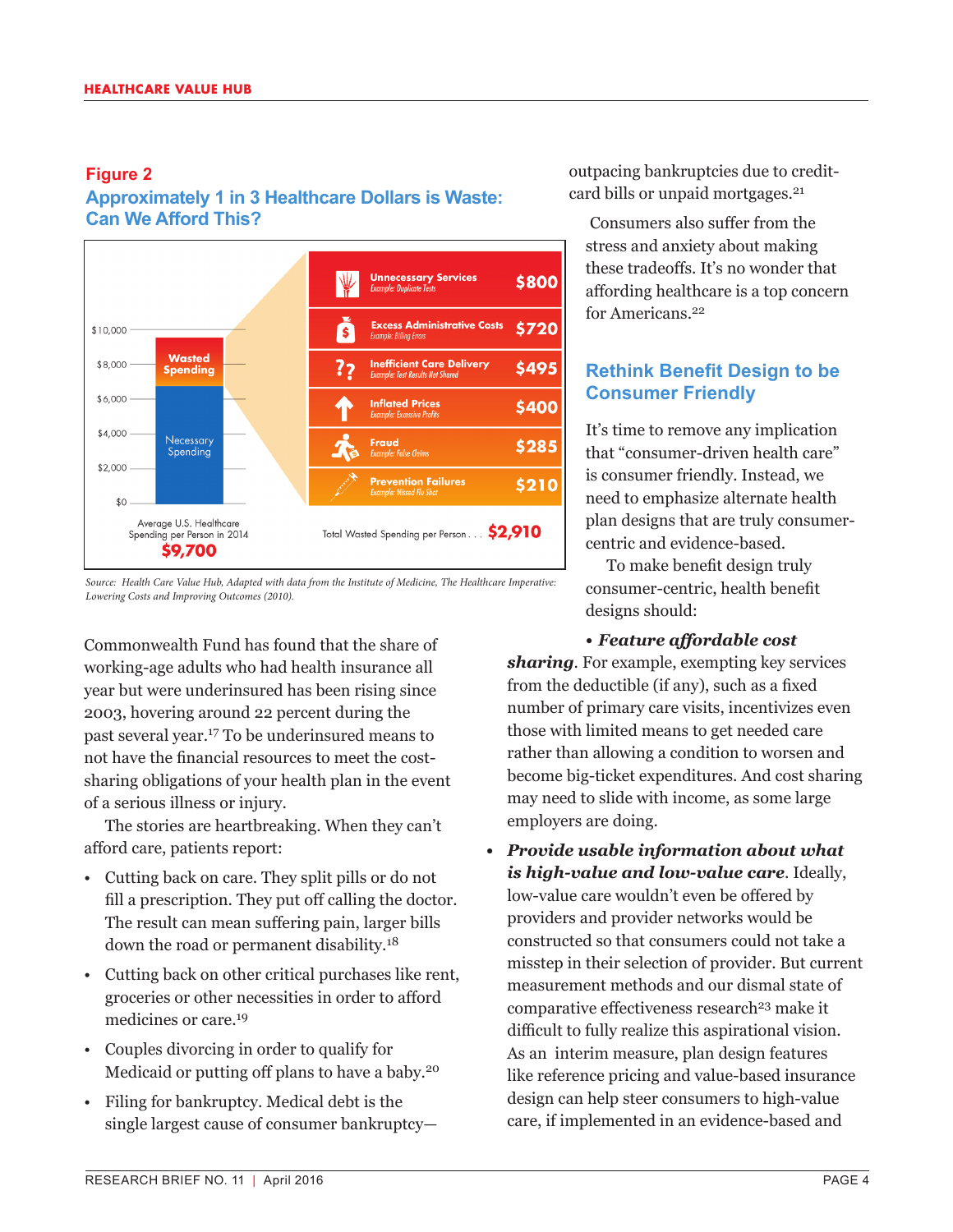### **Figure 3 Consumers Direct a Small Percentage of Healthcare Spending**



*Source: Health Care Cost Institute, Spending on Shoppable Services in Health Care, (March 2016).*

consumer-friendly way.24Consumers may prefer not to shop based on price but they are very likely to choose the treatment option and provider that results in the best outcome from them—if they can figure out what that is!

- *• Feature high value provider networks*. If health plans can identify providers with a track record of high-value care, consumers can have confidence in their shared approach to selecting treatment options.
- *• Spur providers, hospitals, drug manufacturers and medical device makers to address high healthcare costs*. We need to cut out unnecessary care but also bring down healthcare prices.

### **Reduce Spending Through Provider-Directed Interventions**

Because Americans struggle to afford both their premiums and high out-of-pocket (OOP) costs, it is imperative that we step up our efforts to address the underlying cost of medical care. But there's little evidence that consumers should be the primary target of efforts to change which medical services we consume and how they are priced.

*Consumers direct only a small amount of healthcare spending.* The amount of spending that is both shoppable (non-urgent) and paid outof-pocket represents just 7 percent of our overall private health insurance spending—and that's an upper bound<sup>25</sup> (see Figure 3). Several studies that have looked at the impact of high-deductible health plans have found that the major effect is the consumer's decision about whether or not to initiate treatment. Once treatment is initiated, even if paying OOP, consumers often allow the provider to direct their care.26 When one takes into account the lack of usable shopping tools, and the fact that providers are still directing much of our shoppable care, the proportion directed by consumers is likely less than 7 percent.

*Providers direct the vast majority of our spending.* Physicians order diagnostic tests, recommend treatment options and make referrals. They advise Medicare on what physician payments should be, which in turn flows throughout the healthcare system.27 Along with doctors, hospitals, drug manufacturers and device manufacturers must be the focus of efforts to reducing health spending and extract more value from our health system.

To start, providers must take on the role of being stewards for the patient's healthcare dollar.<sup>28</sup> While providers also suffer from lack of useable data on prices and sometimes even the quality of their fellow practitioners, they are much better positioned and trained to help consumers make high-value healthcare decisions.

Further, our approach to controlling out-ofcontrol prices must emphasize the use of evidencebased, provider-targeted strategies to control costs and incentivize high-value care. These approaches include provider payment reforms that group care into treatment bundles and pay for value as opposed to volume. Improved tracking of spending flows,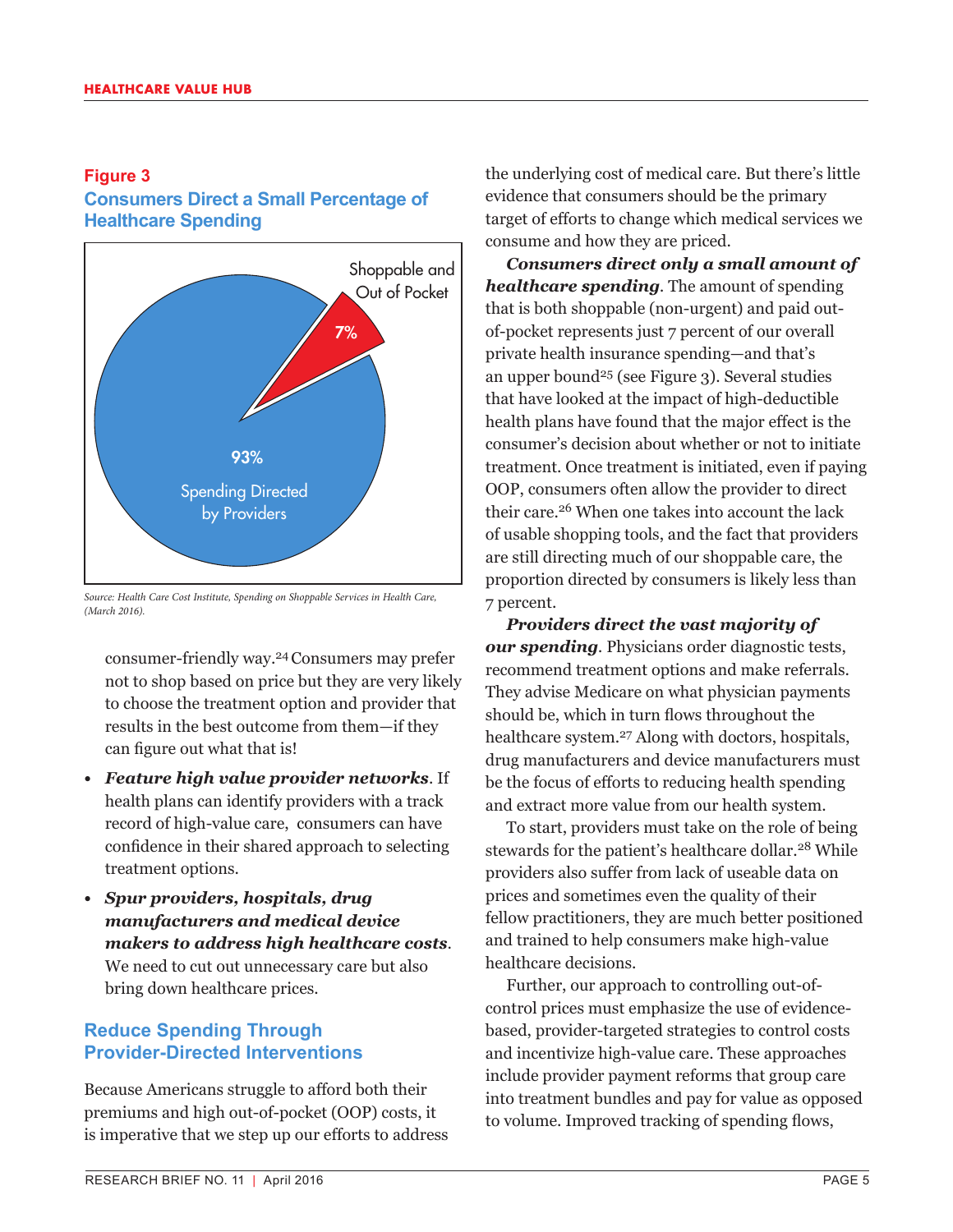including provider-specific detail, will be critical to these efforts and drug and device manufacturers bear similar scrutiny.29 Legislators, providers, regulators, health plans and larger payers must double their efforts to address healthcare prices that exhibit unjustified variation within a geographic area, unjustified year-over-year growth or are widely out of line with the consumer benefit received.

These efforts must be accompanied by additional investment in true comparative effectiveness research to improve our understanding of what is high-value care and low-value care. In the absence of this information, neither consumer cost sharing nor provider payment reform will be capable of better directing our spending.

### **Consumers Deserve Actionable Information on Prices and Quality**

Keeping the evidence about how consumers approach healthcare choices firmly in mind, the foregoing discussion does not eliminate the need to provide reliable, timely, actionable information about prices and quality to consumers.

Why? While consumers direct a relatively small share of total health spending (7%), that share looms large in terms of their personal spending. Shoppable services make up, on average, 65 percent of total OOP spending.30 Consumers who wish to shop should be able to do so with confidence. They should have reliable, timely, information on the prices and quality of their doctors, hospitals and treatments choices to keep them safer, informed and more financially secure when consuming healthcare and buying health insurance. This information should include information about what a fair price would be and relative efficacy of treatment alternatives.<sup>31</sup> As described above, the information being provided today is too often either incomplete, hard to find, not actionable or unreliable. As with providers, a rapid timeline must be established to make information available to consumers that hits all these markers, starting with shoppable services.

By providing reliable information about outcomes

and by arming consumers and providers with the same information, we enable consumers to engage with the healthcare system with their informed voice, rather than with their dollars. While the ability to make decisions based on quality information may move the market in a desirable direction,<sup>32</sup> the main reason to provide this information is because it is just and fair.

### **Conclusion**

Consumers should not have to bear the brunt of poorly functioning healthcare markets that don't deliver value. The Institute of Medicine estimates that one third of what we spend is wasted—it does not result in better health outcomes. That means consumers are paying too much. We don't have to settle for high and rising premiums and increasing burden of out-of-pocket costs because there are many other promising approaches available to us. Health plans, providers, drug manufacturers, device makers, regulators and policymakers must all work together to lower the underlying cost of healthcare.

### **Notes**

- 1. Kaiser Family Foundation, *2015 Employer Health Benefits Survey* (Sept. 22, 2015). *http://kff.org/healthcosts/report/2015-employer-health-benefits-survey/*
- 2. For background on these designs, see: Healthcare Value Hub, *High-Deductible Health Plans—A Strategy Not Appropriate for Many Consumers*, Research Brief No. 3, Washington, D.C. (March2015).
- 3. Institute of Medicine, *Best Care at Lower Cost: The Path to Continuously Learning Health Care in America* (September 2012).
- 4. RAND, *Analysis of High Deductible Health Plans,* (2011).
- 5. Sood, Neeraj, et al., *Price Shopping in Consumer-Directed Health Plans*, RAND, Washington D.C. (March 2013).
- 6. Ibid. Also: Reed, Mary E., et al., "In Consumer-Directed Health Plans, A Majority of Patients Were Unaware of Free or Low-Cost Preventive Care," *Health Affairs*, Vol. 31, No. 12 (December 2012).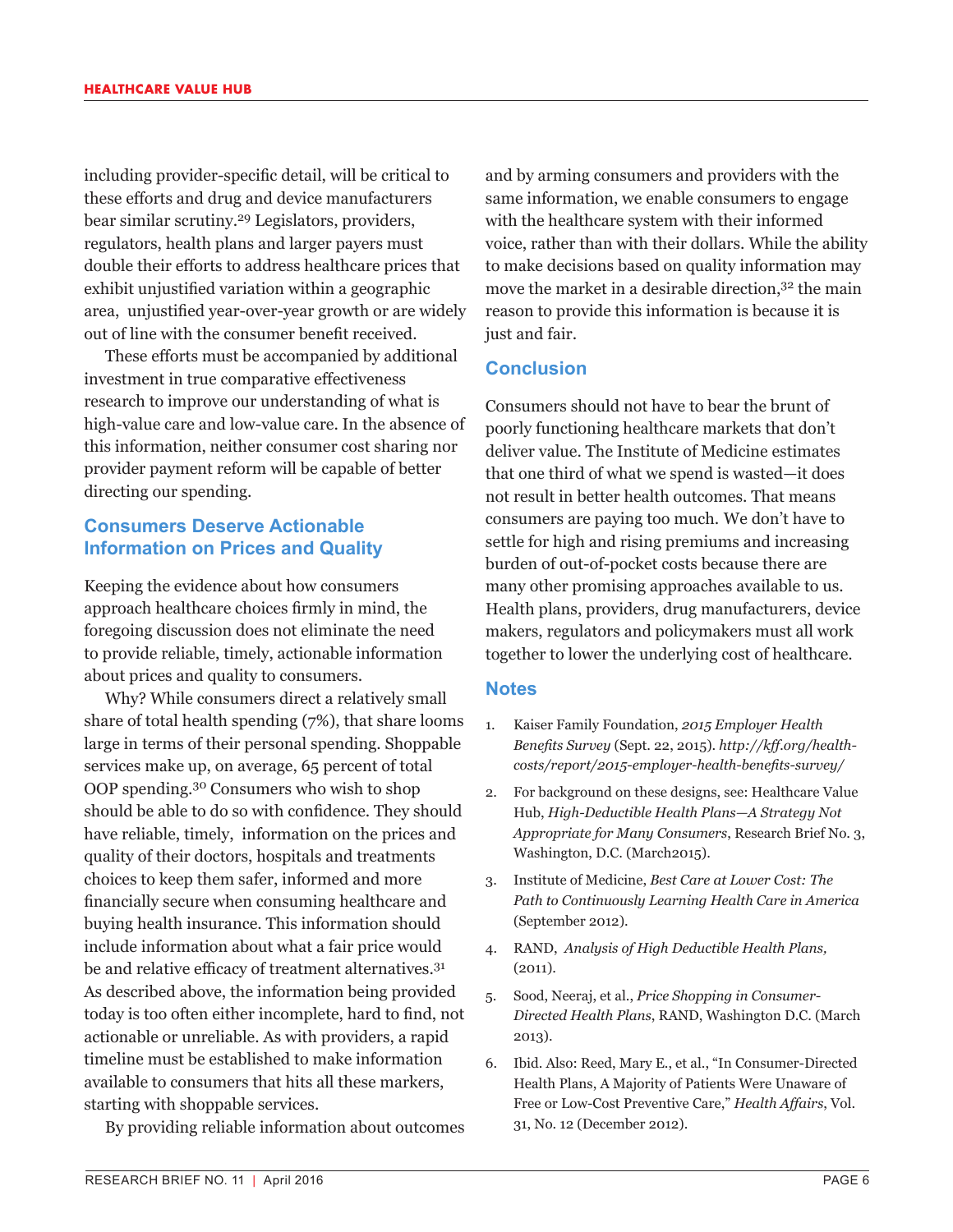- 7. Brot-Goldber, Zarek, et al.,*What Does a Deductible Do? The Impact of Cost-Sharing on Health Care Prices, Quantities, and Spending Dynamics*, National Bureau of Economic Research, Cambridge, Mass., (November 2015).
- 8. Institutes of Medicine, *Learning What Works: Infrastructure Required for Comparative Effectiveness Research: Workshop Summary* (2007)*.* Similarly, Clinical Evidence, a project of *BMJ*, combed through the 3,000 medical treatments that have been studied in controlled, randomized studies. They found, for half of those, we have no idea how well they work.
- 9. Choosing Wisely is an initiative of the ABIM Foundation that promotes patient-physician conversations about unnecessary medical tests and procedures. Consumer Reports is a partner in this campaign.
- 10. Rappleye, Emily, "Only 1 in 4 of Internal Medicine Residents Know Where to Find Costs of Care," *Beckers Hospital Review* (June 25, 2015).
- 11. Gamble, Molly, "How Quickly Will a Hospital Return a Call About the Price of an MRI?" *Beckers Hospital Review* (June 24, 2015).
- 12. Based on a national survey of health plans, Catalyst for Payment Reform found that while 98 percent of responding plans said they offer a cost calculator tool, just two percent of their patient members use these tools. Catalyst for Payment Reform, *National Scorecard on Payment Reform* (2013).
- 13. Sarah Kliff, "I Thought People Should Shop More for Health Care. Then I Actually Tried It," *Vox (Oct. 19, 2015).*
- 14. The Associated Press-NORC, *Finding Quality Doctors: How Americans Evaluate Provider Quality in the United States: Research Highlights* (2014).
- 15. Melecki, Sarah, Victoria Burack and Lynn Quincy, *Consumer Attitudes Toward Health Care Costs, Value and System Reforms: A Review of the Literature*, Consumers Union (October 2014).
- 16. Consumer Reports, *Health Consumer Experiences with Health Care Costs* (2014). *http://www. consumerreports.org/content/dam/cro/news\_articles/ health/PDFs/CRO\_Health\_Consumer\_Experiences\_ Health\_Care\_Costs\_10-14.pdf* See also: Kaiser Family Foundation, *Key Facts about the Uninsured Population* ( October 2015); Kaiser Family Foundation, *Problems*

*Paying Medical Bills Among Low-and Middle- Income Non Elderly Adults, By insurance coverage in Fall 2014* (2014); The Commonwealth Fund, *New 11-Country Health Care Survey: U.S. Adults Spend Most; Forgo Care Due to Costs, Struggle to Pay Medical Bills, and Contend with Insurance Complexity at Highest Rates*  ( November 2013); and Riffkin, Rebecca, *Cost Still a Barrier Between Americans and Medical Care*, Gallup, Washington, D.C., (November 2014).

- 17. The Commonwealth Fund, *The Problem of Underinsurance and How Rising Deductibles Will Make It Worse, Findings from the Commonwealth Fund Biennial Health Insurance Survey*, (2014).
- 18. Ibid.
- 19. Brodie, Mollyann, et al., *The Burden of Medical Debt: Results from the Kaiser Family Foundation/New York Times Medical Bills Survey*, Kaiser Family Foundation, (Jan. 5, 2016).
- 20. Ibid.
- 21. Unfortunately, there is no commonly accepted measure for when medical debt can be considered the primary cause of the bankruptcy. But myriad studies have found that medical debt plays a leading role. Estimates range from 62% to 26% of consumer bankruptcy filings. See: Daniel A. Austin, "Medical Debt as a Cause of Consumer Bankruptcy," *Maine Law Review*, Vol. 67, No. 1 (2014) and LaMontagne, Christina, "NerdWallet Health Finds Medical Bankruptcy Accounts for Majority of Personal Bankruptcies*,*" *NerdWallet Health* (June 19, 2013).
- 22. Jost, Timothy, "Affordabiliy, the Most Urgent Health Reform Issue for Ordinary Americans," *Health Affairs* Blog (Feb. 29, 2016).
- 23. "Surprise! We Don't Know if Half Our Medical Treatments Work," *Washington Post* (Jan. 24, 2013).
- 24. Consumers Union, *Creating a Consumer Friendly Reference Pricing Program* (Aug. 1, 2014).
- 25. Health Care Cost Institute, *Spending on Shoppable Services in Health Care* (March 2016). See also: Frost, Amanda, David Newman and Lynn Quincy, "Health Care Consumerism: Can The Tail Wag the Dog?" *Health Affairs* Blog (March 2, 2016).
- 26. Health Affairs, *Health Policy Brief: Patient Engagement* (February 2013).
- 27. The Relative Value Scale Update Committee (RUC)